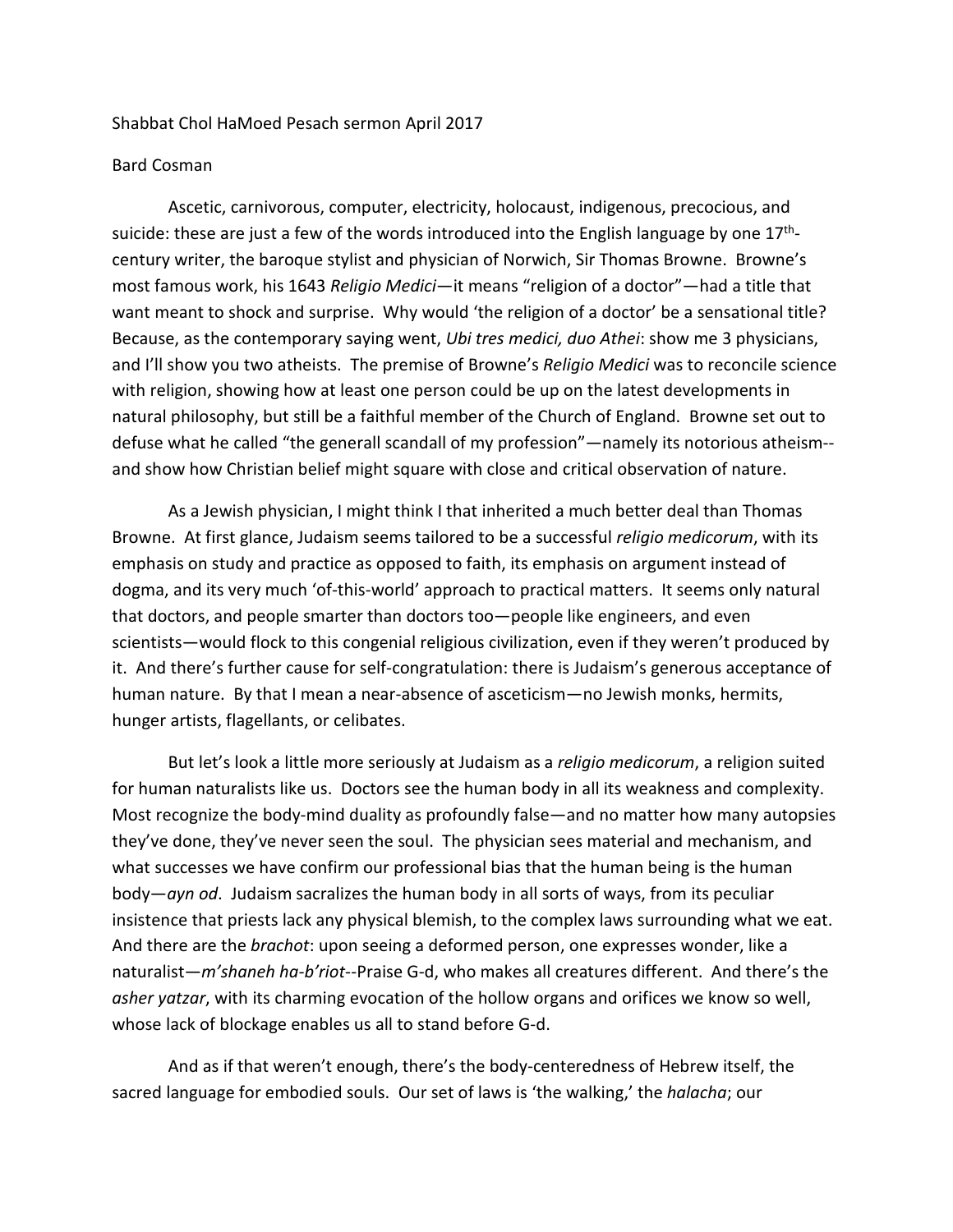codification of customs is the 'prepared table,' the *shulchan aruch*. We don't just state abstractly that G-d is One; we start with a sensual invocation: *sh'ma--*'listen!' Our concept of spirit is 'breath'—*ruach*. And the word for 'self'—'*etzem*—is bone. All in all, a nicely packaged *religio medici*. And taught by sages who were themselves physicians: Dr. Maimonides, Dr. Nachmanides, Dr. Yehuda Halevy, etc. Enough to make one feel positively complacent: we Jewish physicians seem to have an easy job compared with poor Dr. Browne, who has to justify or take on faith a host of unnatural dogmas.

But now it's Pesach time: the time of the simulated fruit slices in unworldly colors; the time of chocolate and eggs; time to renew our faith commitment to the resurrection of the body after death. Now if this sounds like I'm speaking in the wrong church, bear with me; I know this is Saturday midday at Beth El, not sunrise on Sunday on Mount Soledad. But we do share with our Christian cousins the need to deal with resurrection.

Our text for today does not come from the Torah portion: today's Torah reading is just a rehash from Ki Tissa, which we read 4 weeks ago, plus a maftir from Pinchas. What makes this Shabbat different from other Shabbats is the haftarah--the brief, spectacular prophetic episode of the *'atzamot y'veishot*, the Dry Bones, on page 1308 in the *Etz Hayim* chumash. Now for anyone who hasn't read the book or heard the song, or seen the Gustave Doré print, or read the web cartoon, here's the story: HaShem takes Ezekiel to a valley full of human bones and asks "can these bones live?" "You would know," Ezekiel says to G-d. Prophesy, says HaShem. Ezekiel does, and the bones assemble into skeletons, then, anatomically correctly, acquire ligaments, then flesh, and then the breath of life. "This is the whole House of Israel," says G-d, in case Ezekiel doesn't get it. "I will take you out of your graves and back to your Land, where you will live again."

Ezekiel wrote at a time of exile, when the Jewish people had lost their homeland and been buried in the grave of Babylonia. His message of rebirth, of resurrection, has given hope to Jews in all the subsequent exiles, and to other exiled and downtrodden people, including Americans. The song "Them bones"—in the category once known as Negro spirituals—came from the rural South in the 19<sup>th</sup> century and was written down by the Johnson Brothers in 1928. The song's playfulness—"the foot bone's connected to the ankle bone, the ankle bone's connected to the shin bone"—contrasts sharply with the appalling social conditions under which it was written.

So what's the connection to Pesach? In their introduction, the *Etz Hayim* editors say "the reason why Ezekiel's vision of resurrection was chosen for reading on Pesach is somewhat obscure." Take it as a parable about exile and the hope of national regeneration, and it doesn't seem at all obscure. In the Talmud tractate *Sanhedrin*, the rabbis argue how to understand the story: one opinion says it's just a parable. But the majority of the Amoraim say that this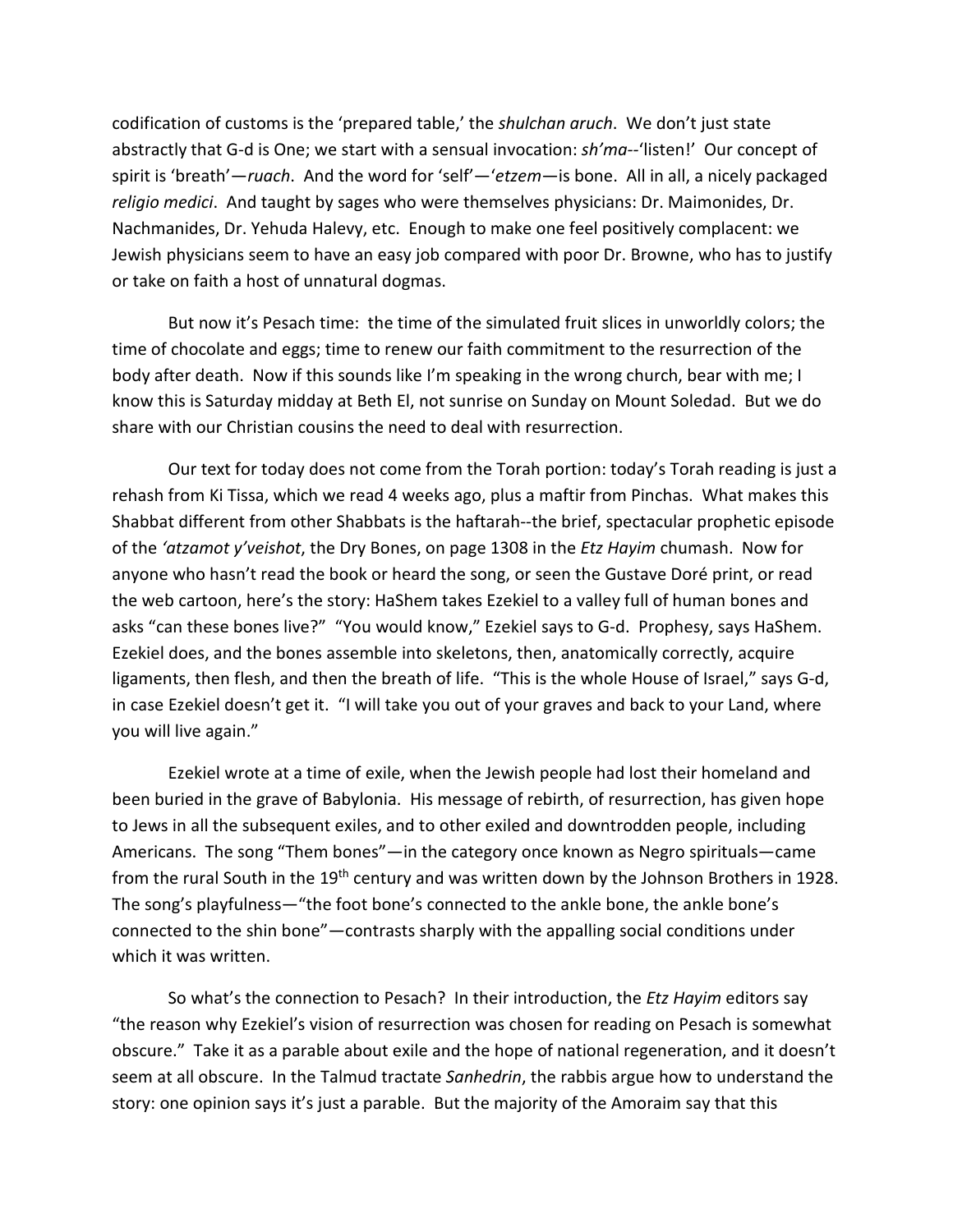episode was no dream and really took place, and at least some relate the episode to Pesach. The opinion of Rav, later echoed by Rashi, is that these are 200,000 Ephraimites who left Egypt prematurely, following a false messiah. Slain by the Philistines, their bones dried for 8 or 9 centuries until physically resurrected in front of Ezekiel.

If the Dry Bones story is related to Pesach, one would expect to find some textual link to it in the Haggadah. And indeed, at the center of the Haggadah is the encapsulatory statement, "In every generation…" *b'chol dor va-dor, chayav adam lirot, lirot et atzmo…"* There it is, right? 'Let every person look at his bone—meaning his essence, his self—as if he, or it, came out from Egypt.' Bones being brought out from Egypt: that brings up more stories about the centrality of the body and the need for resurrection. On Passover night, when the alarm bells were ringing and all the Israelites were madly assembling household items and Egyptian loot, where was Moses? According to the rabbis in tractate *Sotah*, he went to the Nile and called up Joseph's coffin out of the water. It was critically important, both to Joseph and to Moses, that Joseph's bones return to the Land of Israel. Joseph, who (says Rabbi Judah) was nicknamed 'Bones' in his lifetime because of this obsession, was determined to be reinterred in Israel.

And this brings up another, more complete resurrection story from tractate *Sotah*. It is based on the text of Moses's blessing for Judah, in the last parashah of the year—this is on page 1203 in *Etz Hayim* (Deut. 33:7): "And this he said of Judah…" Rabbi Shmuel ben Nachmani describes Judah's bones, like those of Joseph, being carried out of Egypt in a coffin. But Judah's bones kept rolling around restlessly until Moses spoke these words: "Hear, O Lord, the voice of Judah…" …and that made the bones stop rolling and reassemble into a body that could have a voice, but the angels would not let him into the heavenly study hall. So Moses added, "…and restore him to his people," which allowed Judah into the study hall, but the angels would not let him debate. So Moses added, "... let his hands strive for him," which got Judah into the halachic debate, but he could not win any argument. So Moses finally added, "…help him against his foes," and now he was really in. This story has all the themes in one package: the Exodus, the centrality of the body, the need for physical resurrection in order to make spiritual progress.

With these stories, we seem to have opened the closet and found a skeleton—a core tenet of Jewish faith that few Jews actually uphold. Another analogy is that we are walking the battlefield of one of the great controversies in Jewish history—the one about bodily resurrection. Bones from that battle are always turning up in our liturgy, and like Southey's plowman at Blenheim, we contemplate them dully and say "well, 'twas a famous victory." Take, for example, the way the different movements treat the ancient and deeply entrenched blessing at the start of the Amidah: *baruch atah haShem, m'chayey ha-maytim.* The Orthodox siddur translates it aggressively as "Resuscitator of the dead." Our Conservative siddur hedges,